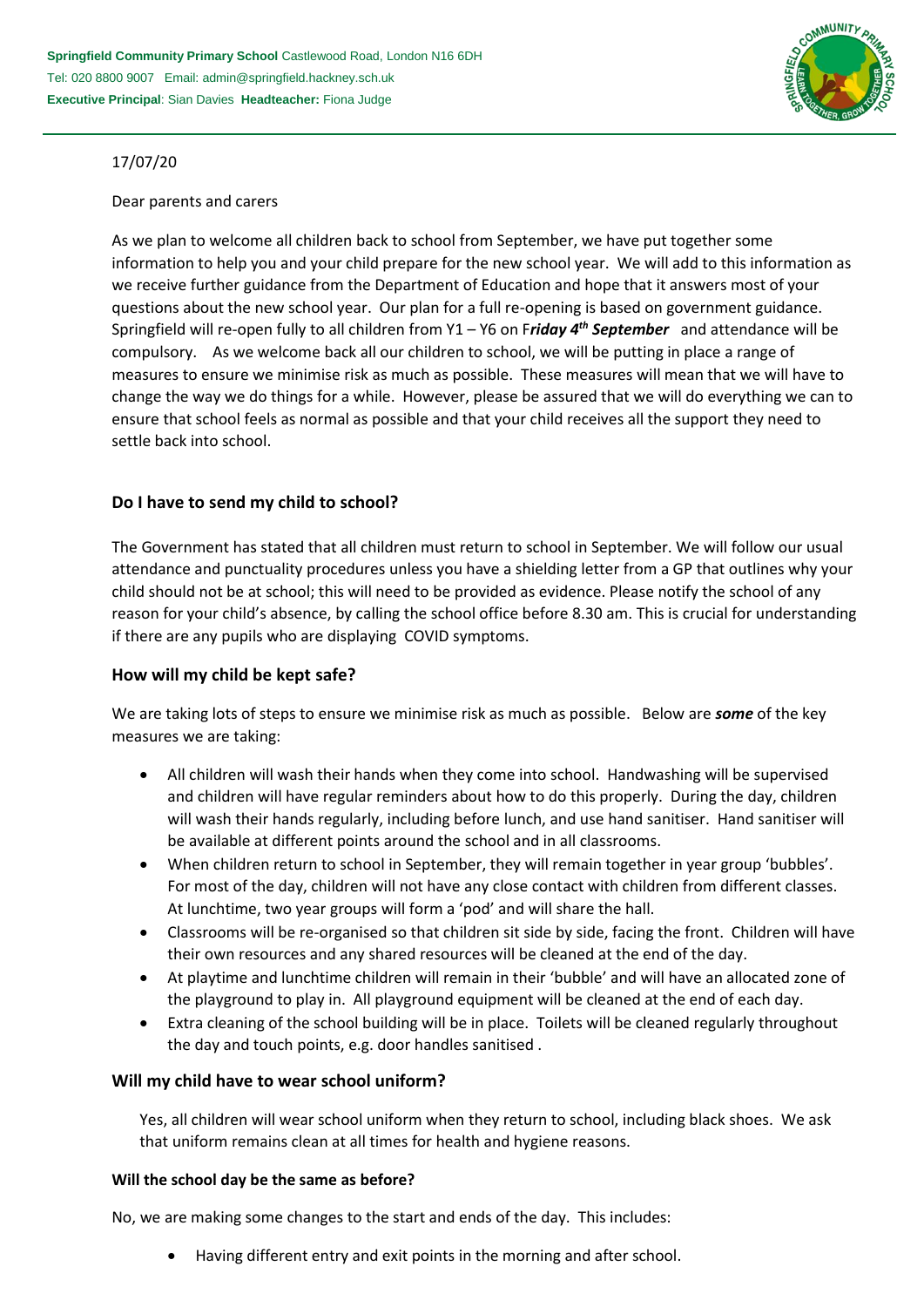Having a 'soft start 'at the start of the school day, where children can come to school between 8.30 am and 9.00am

# **Start of day**

To avoid children and parents gathering outside at the school gate, we will be operating a 'soft start' to our day. **The soft start applies to all children from Year 1 to Year 6***.* The main gates will open at 8.30am and children will be able to come into school anytime between between **8.30 am and 9.00 am**. If you arrive before the gates open at 8.30 am , please maintain social distancing by lining up with your child. **Adults will not be allowed to come onto the school site in the morning.** We are asking that you drop your child at the gate and leave immediately. We are also asking that you do not gather on the pavement outside the school, chatting to other parents in groups. It is really important that the pavement outside the school doesn't become crowded.

### *Children in Reception, Y1, Y2, Y3 and Y4 will enter via the main playground*

#### *Children in Y5 and Y6 will enter via the main office gate.*

Staff will be available to direct children to their classrooms and supervise children as they enter school.

*If you have a child in Nursery or Reception, please be aware that the soft start does not apply to you – school starts for Nursery and Reception at 8.55 am.*

### **End of day**

To ensure we don't have large gatherings of parents waiting outside, we will be releasing children from different exits. Y5 and Y6 will be released from the school entrance on Craven Park Road at 3.30pm. Please queue outside the school gate—signs will be available to show you where to wait.

Y4 will be released from the entrance to the school on Leedale Road at 3.30pm. Please queue at your allocated area.

Rec, Y1, Y2 and Y3 will be released from the playground at 3.30 pm. Gates will open at 3. 15pm. Each class will have an area of the playground to stand in—we ask that you remain in this area until your child is released and then leave the playground immediately.

To ensure we minimise the risk as much as possible of a coronavirus outbreak in our school community, It is absolutely vital that:

- parents and carers do not gather outside the school gates in groups .
- parents maintain social distancing when collecting children from school .
- parents leave the playground immediately when they have collected their child please do not wait in the playground once you have collected your child

If you have different children in different year groups, we will bring them to you. Please wait in the playground. Please also be patient – dismissing children may take more time than usual. Unfortunately if it is raining, parents will need to remain in their zones – do bring an umbrella!

# **Can I bring a bicycle or scooter to school?**

Where possible, we are asking that you walk to school with your child and only use public transport if absolutely necessary. We know that some children like to come to school on a bicycle or scooter and we also know that cycling is a great way to stay healthy. However, storing bicycles and scooters in school, is particularly challenging for us at the moment, for lots of reasons. From September, we can only store bicycles in school for children who absolutely need to cycle to school to avoid using public transport*. If your child lives within walking distance of the school, they will not be able to leave a bicycle or scooter at*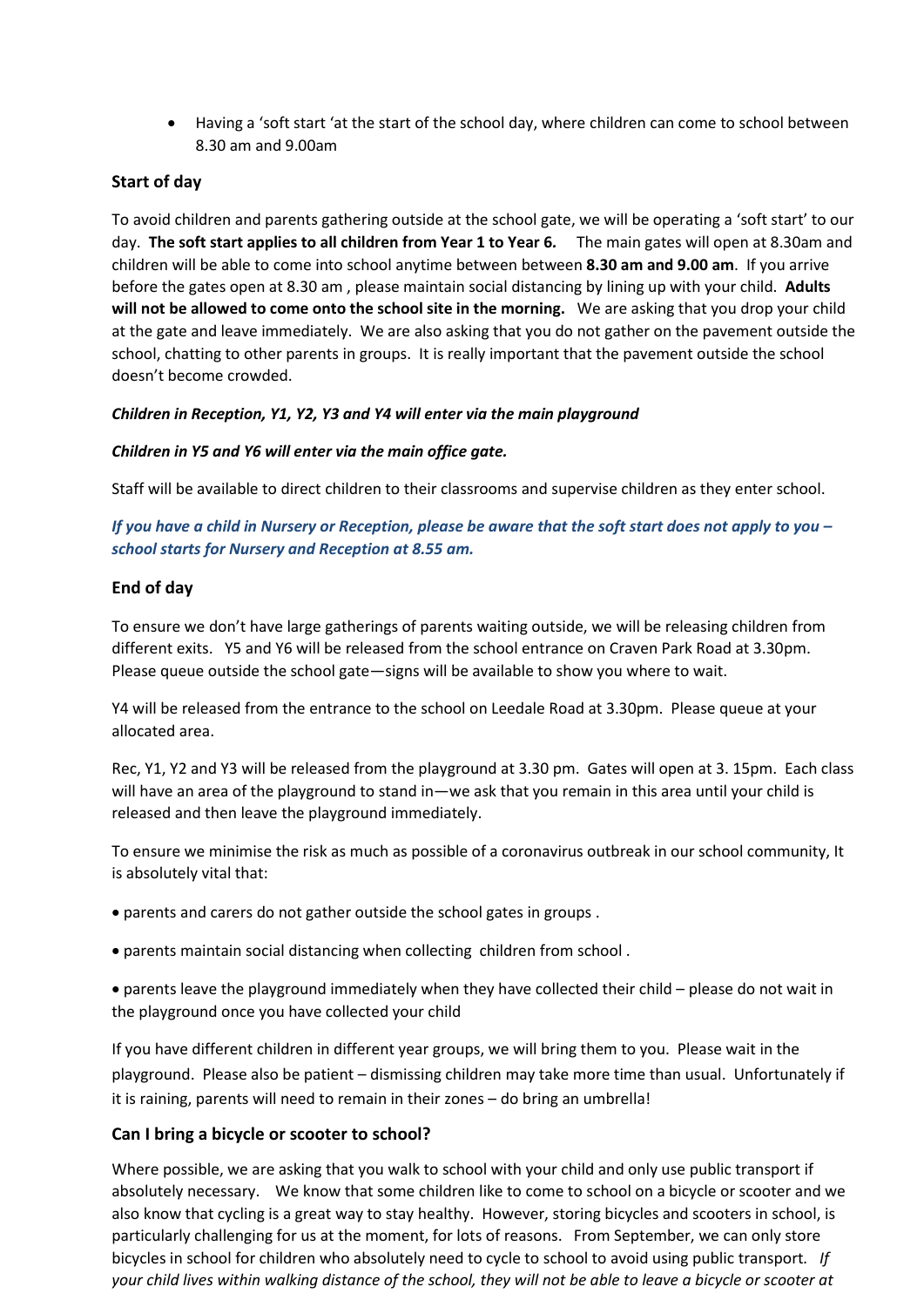*school*. If your child chooses to come to school on a bicycle or scooter, please be aware that you will need to either bring it back home with you or lock it outside the school premises.

### **What happens if my child is late?**

Please be on time. Children arriving late makes an already challenging situation even harder to manage. If your child is late, they will need to come to the main office. We will need to ensure they wash their hands before going into class and will need to call on other adults who will already be in class.

### **What do I do if my child is ill?**

If your child is showing any coronavirus symptoms, including a high temperature, a new and persistent cough or a loss of taste or smell *they must not come to school.* Instead we ask that you book a test and let us know the outcome of the test as soon as possible. Tests can [booked online](https://www.gov.uk/guidance/coronavirus-covid-19-getting-tested) throug[h the NHS testing and](https://www.nhs.uk/conditions/coronavirus-covid-19/testing-and-tracing/)  [tracing for coronavirus website,](https://www.nhs.uk/conditions/coronavirus-covid-19/testing-and-tracing/) or ordered by telephone via NHS 119 for those without access to the internet.

### **What happens if my child becomes unwell at school?**

If a child develops symptoms compatible with coronavirus, we will ask you to come and collect your child *immediately*. Your child will need to isolate in school until they are collected. You will advised to take your child to be tested and to share the outcome of the test with us. If your child's test is negative, if they feel well and no longer have symptoms similar to coronavirus, they can stop self-isolating and return to school.

### **What happens if there is a confirmed case of coronavirus in school?**

If someone tests positive for the virus, they should follow the 'stay at home: guidance for households with possible or confirmed coronavirus (COVID-19) infection' and must continue to self-isolate for at least 7 days. The 7 day period starts from the day when they first became ill. If they still have a temperature, they should keep self-isolating until their temperature returns to normal. Other members of their household should continue to self-isolate for the full 14 days.

If we are notified of a confirmed case at school, we will send home the 'bubble' who will need to remain at home for 7 days. If we have more than one confirmed case, we will work with Public Health England to take the appropriate steps to contain the spread of the virus. This may include sending home more children or potentially closing the school for a period of time.

#### **What do I need to do if I need to speak to a member of staff?**

To protect everyone in our school community, we need to minimise the number of contacts we have with parents and visitors. You will need to make an appointment, via email or telephone, if you want to have a meeting with your child's teacher. Short sharing of information may be possible at the end of the day, as long as adults maintain social distancing outside and conversations are kept short. We are asking that you do not come in to the office unless you have first made an appointment. If you do need to speak to Doreen, please call her first. Most issues can be sorted out over the phone.

#### **Will there be after school clubs?**

Unfortunately we are not able to run our usual after school clubs for the first half term. We are really keen to find a way to be able to offer out some clubs but will not be able to do so immediately. We are able to run a breakfast club and 6 o clock club for parents who are working. Numbers are restricted – if you haven't done so already, please send us an email with a request for a place.

The information in this letter will also be posted on the website and more details added as further guidance comes through. Please do look out for this guidance on the website and check it regularly for new information. If the guidance changes over the summer, we will add it to the website.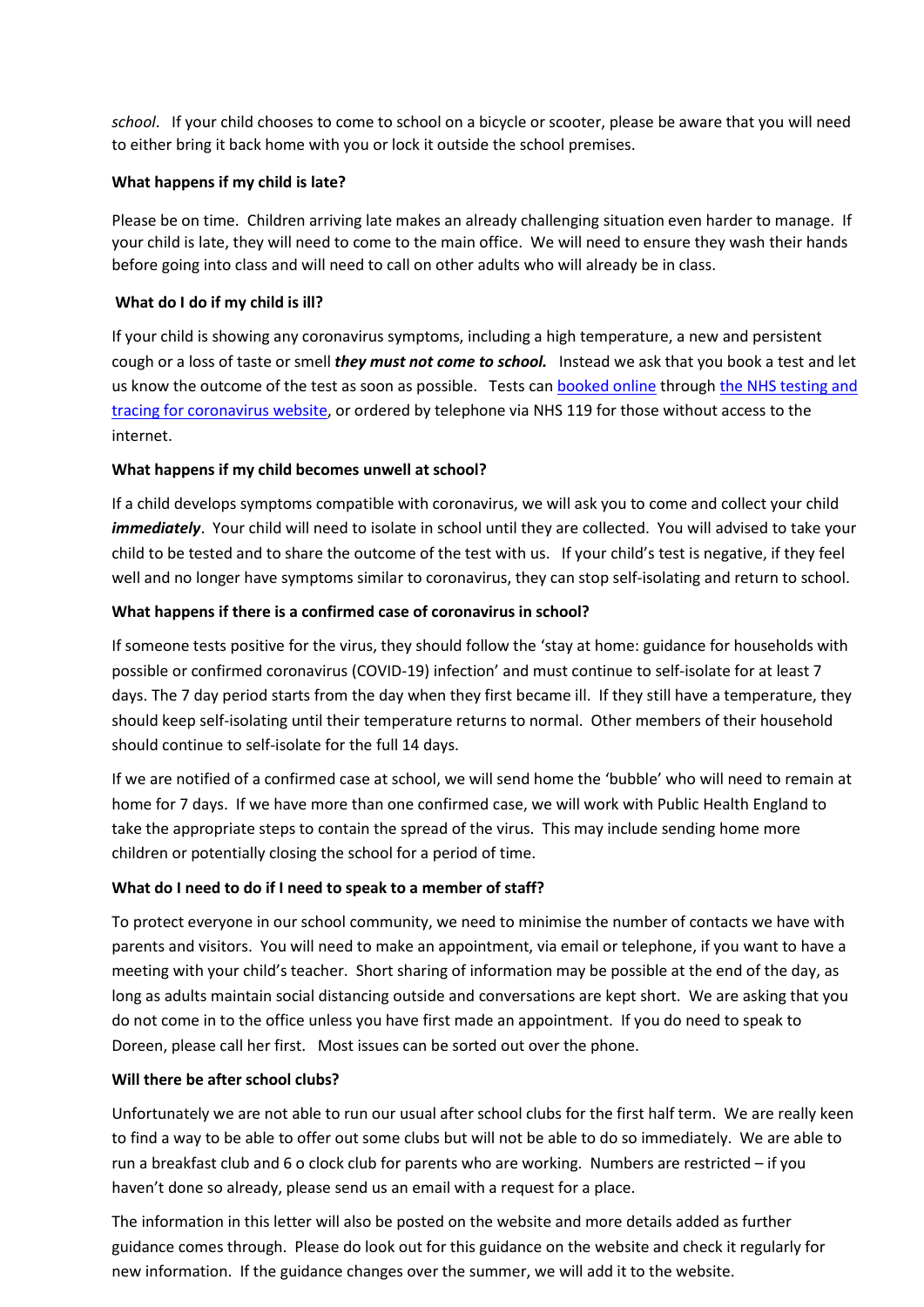Over the summer school will be closed. All our staff have worked incredibly hard over the past few months and now need to take a very well deserved break. If you do need to get in touch with us over the summer holidays, please send an email to [admin@springfield.hackney.sch.uk.](mailto:admin@springfield.hackney.sch.uk) We will be checking emails weekly.

Thank you for your continued support. Thank you for all your lovely messages and gifts – I am absolutely overwhelmed! Have a lovely summer break and keep safe.

Best wishes always

Fiona